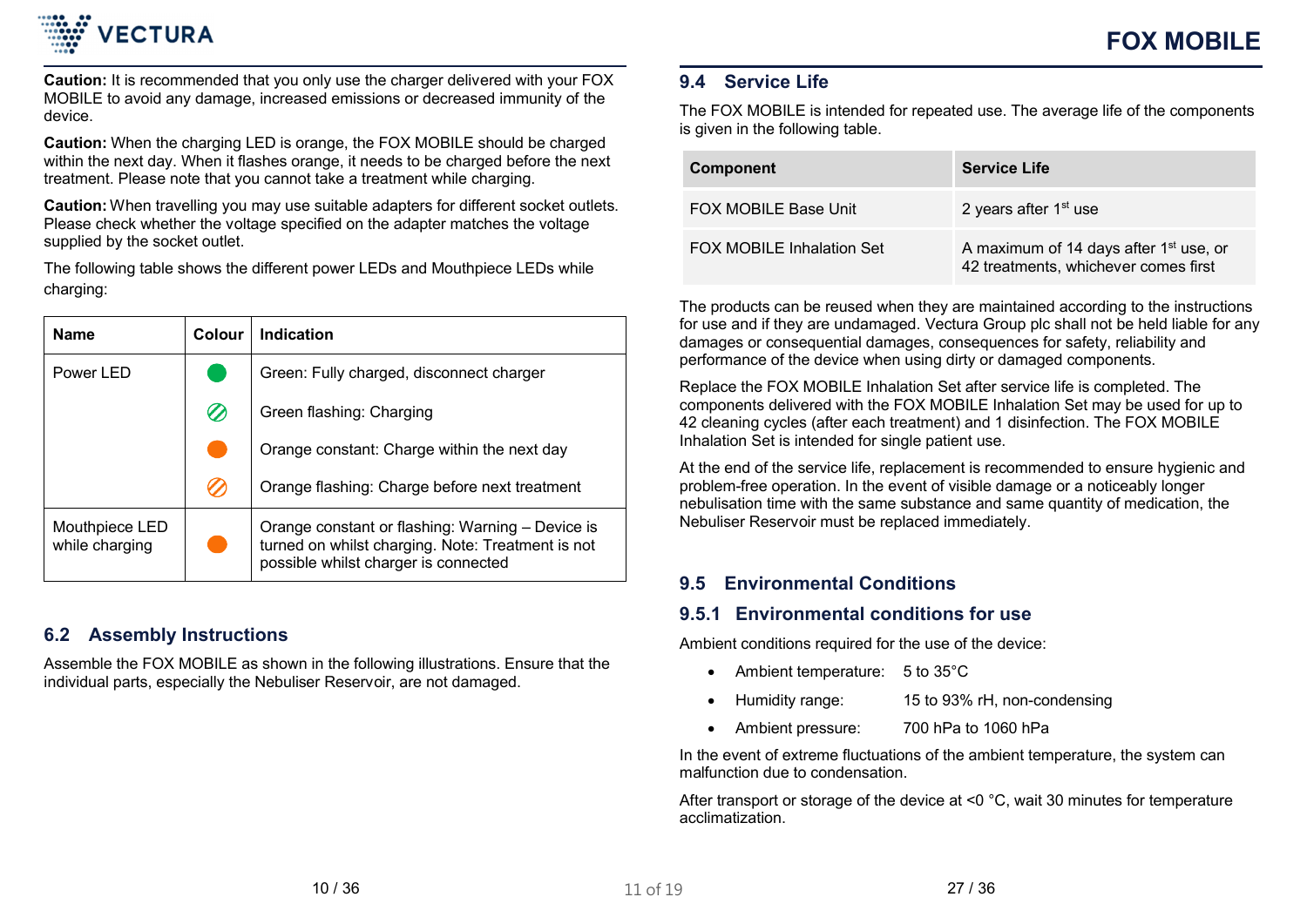

| Type:                   | UES06WV                  |
|-------------------------|--------------------------|
|                         | UES06WNCP                |
| Model:                  | UES06WV-050100SPA        |
|                         | UES06WNCP-050100SPA      |
| Power Input:            | 100 - 240 V / 50 - 60 Hz |
| Power Output:           | 5 VDC / 1000 mA          |
| <b>Internal Battery</b> |                          |
| Type:                   | Secondary Battery        |
| Chemistry:              | Li-ion Polymer Battery   |
| Capacity:               | 1350mAh                  |





*Figure 4: Attach the Mouthpiece to the FOX MOBILE Base Unit. The mouthpiece must be latched into the base unit.*

Membrane

**Caution:** Do not touch the metal parts (membrane), as it may be damaged easily.

### **9.2 Aerosol characteristics**

The particle size and output rate of the FOX MOBILE were measured according to EN 13544:2007+A1:2009 Respiratory therapy equipment – Part 1: Nebulising systems and their components. The stated values may not be valid for medications with high viscosity or suspensions. In these cases please gather information from the medication supplier. Aerosol data are available from Vectura upon request.

Aerosol Output Rate: 1  $>0.24$  ml/min Mass Median Aerodynamic Diameter MMAD<sup>2</sup>: 4.91 µm

### **9.3 Accessories and Spare Parts**

| <b>Description</b>        | Reference number |
|---------------------------|------------------|
| FOX MOBILE Inhalation Set | 08CD0004         |



*Figure 5: Attach the Nebuliser Reservoir to the Base Unit. Ensure the arms are clipped in place on both sides.*



*Figure 6: Fully assembled device.*

 $1$  Filling: 2 ml Sodium fluoride dilution 1,0 %, Flow rate: 12 I/min

 $2$  Filling: 3 ml Sodium fluoride dilution 2,5 %, Flow rate: 15 l/min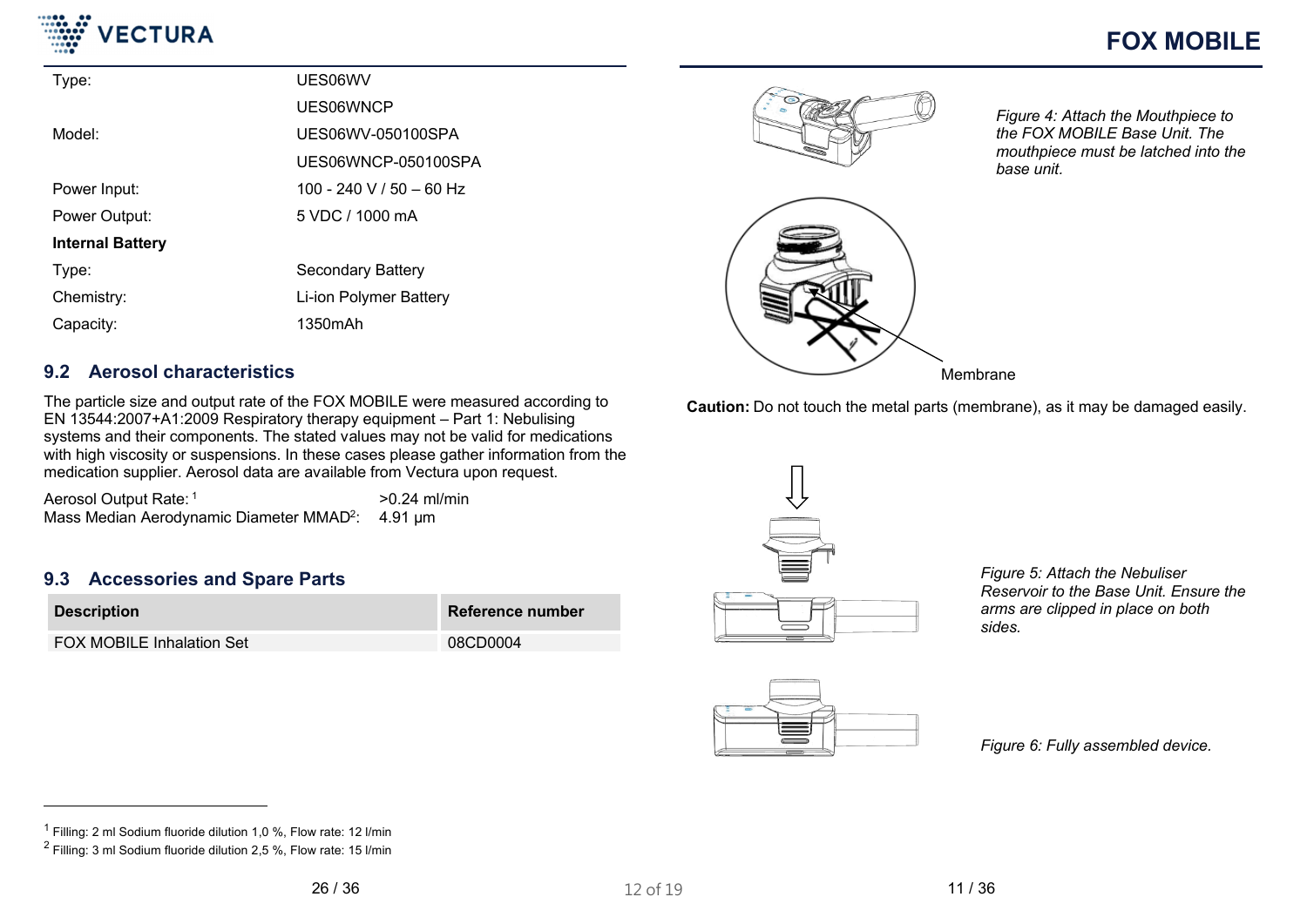

### **6.3 Disassembly**



*Figure 7: Disassembly instructions: 1. Remove the Nebuliser Reservoir 2. Remove the Mouthpiece*

**Caution:** The FOX MOBILE Base Unit must not become wet. Do not disassemble the FOX MOBILE Base Unit.

### **6.4 Switching ON / OFF**



*Figure 8: On/Off key*



*Figure 9: Auto-test procedure*

- Press the On/Off key.
- Wait for the device to perform the auto-test. All LEDs are illuminated during the auto-test.
- The auto-test is finished when only the power LED is illuminated. The FOX MOBILE clicks twice at the end of the auto-test.

**Caution:** Do not inhale during auto-test.

### **9 Technical data**

### **9.1 General**

### **FOX MOBILE Base Unit**

| Minimum Fill:                       | $0.1$ ml                                                                                |
|-------------------------------------|-----------------------------------------------------------------------------------------|
| Maximum Fill:                       | 4.0 ml                                                                                  |
| Inhalation Flow:                    | $15$ I/min                                                                              |
| Weight:                             | 128 <sub>g</sub>                                                                        |
| Dimensions (WxHxD):                 | 154 x 55 x 51 mm                                                                        |
| Sound pressure level:               | $< 80$ dBA                                                                              |
| <b>Electrical Protective Class:</b> | II Type BF                                                                              |
| Ingress Protection:                 | IP22                                                                                    |
|                                     | Solid particle protection:<br>Protected against fingers or<br>similar objects > 12.5 mm |
|                                     | Liquid ingress protection:<br>Protected against dripping water<br>when tilted at 15°    |
|                                     |                                                                                         |
| Charging interval:                  | Weekly                                                                                  |
| <b>FCC ID</b>                       | QOQWT12                                                                                 |
| Charger                             |                                                                                         |
| Manufacturer:                       | <b>XP Power LLC</b>                                                                     |
| Type:                               | VER <sub>05</sub>                                                                       |
|                                     | VEL05                                                                                   |
| Model:                              | VER05US050-UB                                                                           |
|                                     | VEL05US050-EU-UB                                                                        |
| Power Input:                        | 100 - 240 V / 50 - 60 Hz                                                                |
| Power Output:                       | 5 VDC / 900 - 1000 mA                                                                   |
| <b>Charger (Alternative)</b>        |                                                                                         |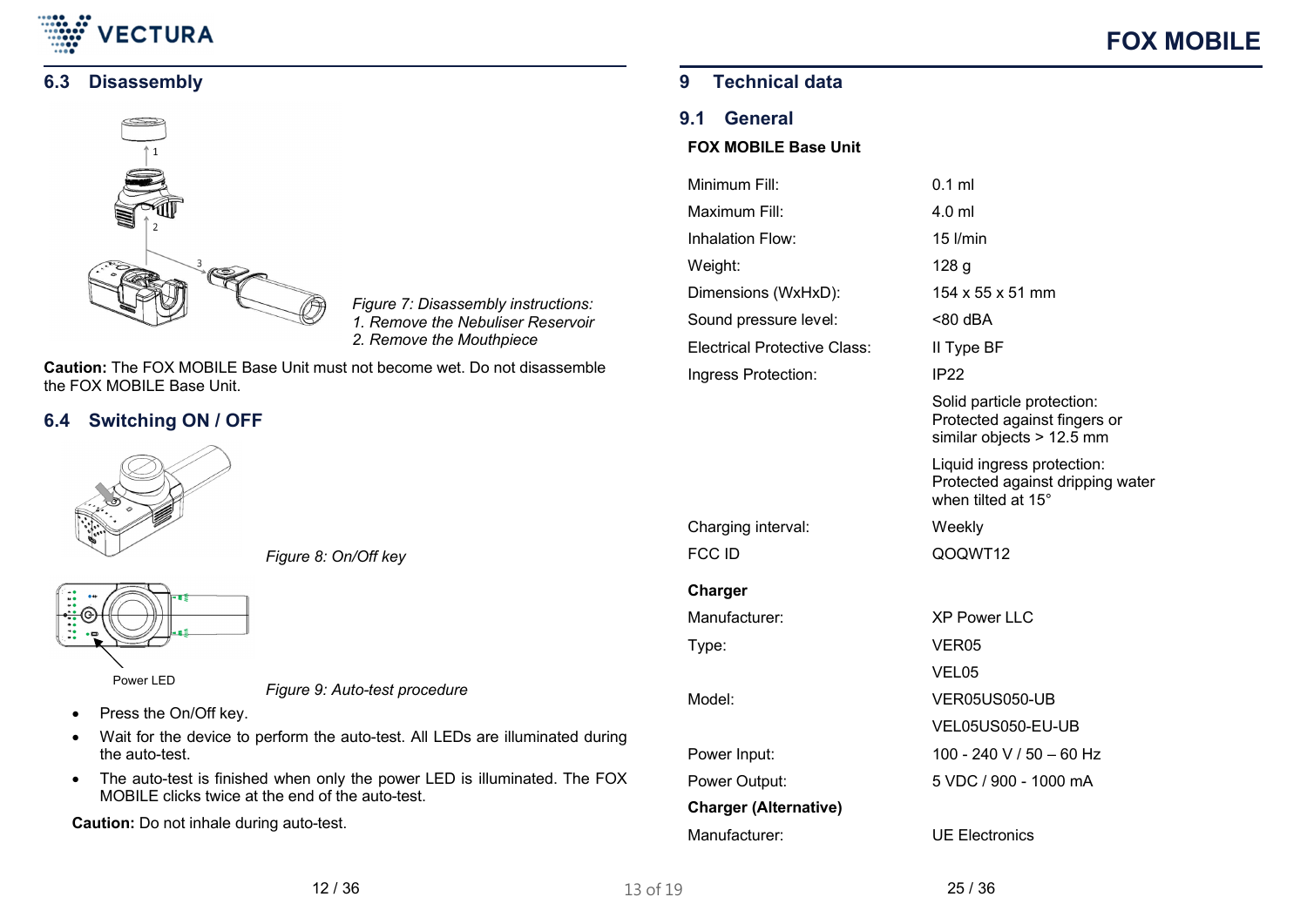

| Error                                                                                                               | <b>Possible Causes and Solution</b>                                                                                                                                                                                                                                              |
|---------------------------------------------------------------------------------------------------------------------|----------------------------------------------------------------------------------------------------------------------------------------------------------------------------------------------------------------------------------------------------------------------------------|
| <b>Wireless</b><br>Communication                                                                                    |                                                                                                                                                                                                                                                                                  |
| The wireless connection<br>LED is flashing quickly<br>and the Mouthpiece LED<br>is orange. The device<br>turns off. | As described in section 7.4, FOX MOBILE<br>$\bullet$<br>has the capability to connect to an App via<br>Wireless Connection, however this feature is<br>currently not available.<br>If the Wireless Connection mode is ON, turn<br>$\bullet$<br>the device OFF and back ON again. |

If after following these instructions the error persists, contact your clinic or study centre, who will contact Vectura at fox.mobile@vectura.com immediately.

### **8.2 Hardware reset**

If the device does not respond to any key pressing, a hardware reset may be required. In order to do a hardware reset, press the "On/Off" key and the "inhalation time" key simultaneously. Use a pen to press the "inhalation time" key. The configuration of your FOX MOBILE is not changed. Make sure that the device is charged, a reset will not work if the battery is fully depleted.



*Figure 15: Press the "On/Off" key and the "inhalation time" key simultaneously using a pen to press the "inhalation time" key.*

<span id="page-12-0"></span>The next time you turn your device on the reset will take effect.

**Caution:** If the Mouthpiece LED flashes orange  $\oslash$  and the base unit beeps, refer to section 8.

Keep the On/Off key pressed for 2 seconds to switch the FOX MOBILE off.

The following table shows the different light modes while switching the device On/Off:

| <b>Name</b>                              | Colour | <b>Indication</b>                                                                                 |
|------------------------------------------|--------|---------------------------------------------------------------------------------------------------|
| Inhalation time<br>LED                   |        | Green: Device is switched ON                                                                      |
|                                          | 2      | Green flashes (once): Device performing auto-test<br>and the selected treatment time is showing   |
| Charging LED                             |        | Green: Device performing auto-test and it is fully<br>charged                                     |
|                                          |        | Constant orange: Device performing auto-test and<br>needs to be charged within the next day       |
|                                          |        | Flashing orange: Device performing auto-test and<br>needs to be charged before the next treatment |
| Mouthpiece LED                           |        | Green flashes (once): Device switched ON                                                          |
|                                          |        | Green permanent: Device performing auto-test                                                      |
| <b>Wireless</b><br><b>Connection LED</b> |        | Blue: Device performing auto-test                                                                 |

## **6.5 Hygienic Preparation and Maintenance**

### **6.5.1 General**

To avoid risks to health from a contaminated device, it is essential to comply with the following hygiene rules:

- Only use a device which has been cleaned according to section 6.5.2 Cleaning.
- Replace the FOX MOBILE Inhalation Set after service life is completed. Refer to section 9.4.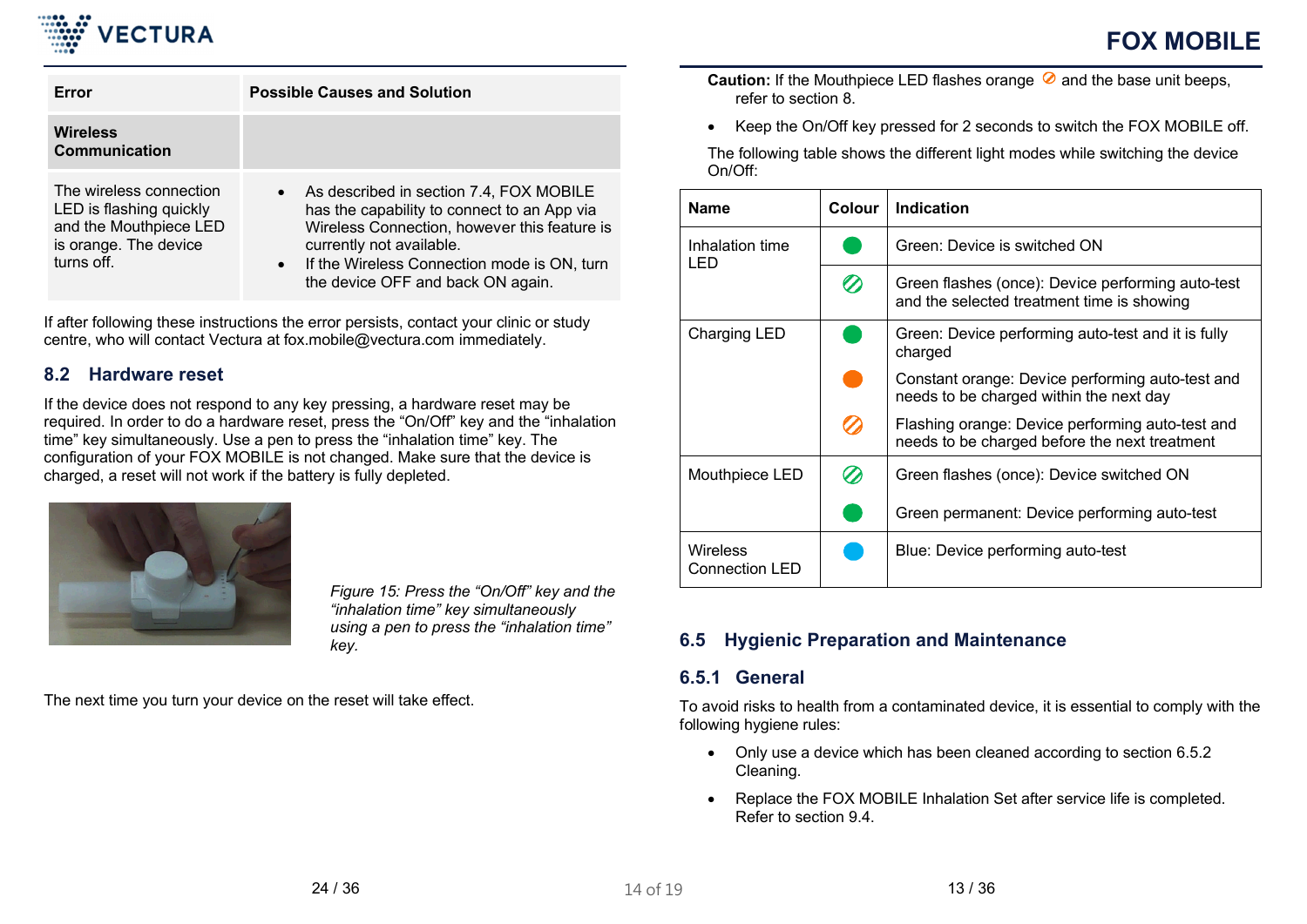

## **FOX MOBILE**

#### **Caution:**

- Ensure adequate drying after cleaning. Condensation or residual moisture can present an increased risk of bacterial growth.
- Check the parts of your nebuliser regularly and replace any defective (broken, deformed or discoloured) parts.
- If several medications are to be inhaled in turn within the scope of inhalation treatment, remove the remaining medication solution from the nebuliser and rinse it briefly with distilled water.



*Figure 10: Parts, which require cleaning: Nebuliser Cap, Nebuliser Reservoir and Mouthpiece.*

## <span id="page-13-0"></span>**6.5.2 Cleaning**

Warning: Do not use a dish washer or steriliser to clean or disinfect this device.

Follow the instructions below to clean and disinfect the device.

**Inhalation Set Cleaning - Step 1:** Rinse immediately after use

Disassemble the Nebuliser Reservoir, Nebuliser Cap and Mouthpiece from the device. Remove visible dirt. Rinse the Nebuliser Reservoir, Nebuliser Cap and Mouthpiece with distilled water for a minimum of 20 seconds. When rinsing the Nebuliser Reservoir make sure that all remaining medication is removed.

**Inhalation Set Cleaning - Step 2:** Full Cleaning Procedure for Inhalation Set immediately after rinsing:

- Fill a clean bowl with distilled water (room temperature). Add standard manual washing-up liquid to the water. Use a concentration as specified by the manufacturer of the washing-up liquid.
- Place the Nebuliser Reservoir, Nebuliser Cap, and Mouthpiece into the cleaning solution. The components need to be fully submerged. The opening of the Nebuliser Reservoir needs to face upwards. Make sure that the components do not touch the membrane.

| Error                                                                                  | <b>Possible Causes and Solution</b>                                                                                                                                                                                                                                                     |
|----------------------------------------------------------------------------------------|-----------------------------------------------------------------------------------------------------------------------------------------------------------------------------------------------------------------------------------------------------------------------------------------|
| It is not possible to<br>change the inhalation<br>time.                                | Reset the device (section 8.2)<br>$\bullet$<br>Device error: Contact support                                                                                                                                                                                                            |
| <b>During treatment</b>                                                                |                                                                                                                                                                                                                                                                                         |
| The Mouthpiece LED<br>flashes orange.                                                  | Release the Mouthpiece at exhalation phase<br>as described in section 7.2.                                                                                                                                                                                                              |
|                                                                                        | Make sure that you do not try to exhale into<br>$\bullet$<br>the device at the end of an inhalation.                                                                                                                                                                                    |
|                                                                                        | Make sure that you do not exhale into the<br>$\bullet$<br>device before starting an inhalation.                                                                                                                                                                                         |
|                                                                                        | If the inhalation time of each single breath is<br>too long or too short, please adjust the<br>inhalation time according to instructions<br>section 7.3, if permitted.                                                                                                                  |
|                                                                                        | Make sure that the Nebuliser Reservoir and<br>$\bullet$<br>Mouthpiece are correctly attached.                                                                                                                                                                                           |
| The Mouthpiece LED is<br>constant orange.                                              | Make sure that you do not inhale too fast<br>according to instruction section 7.2                                                                                                                                                                                                       |
| The Mouthpiece LED is<br>constant orange and<br>device switches into<br>charging mode. | During inhalation charging is not possible.<br>Note: You cannot charge the device while<br>taking a treatment.                                                                                                                                                                          |
| Longer than usual<br>treatment time. Drug in<br>mouthpiece.                            | Check whether the nebuliser membrane at<br>$\bullet$<br>the Nebuliser Reservoir is damaged (i.e. the<br>drug is leaking directly into the mouthpiece).<br>Replace the Nebuliser Reservoir if<br>necessary, and contact support if you do not<br>have a replacement Nebuliser Reservoir. |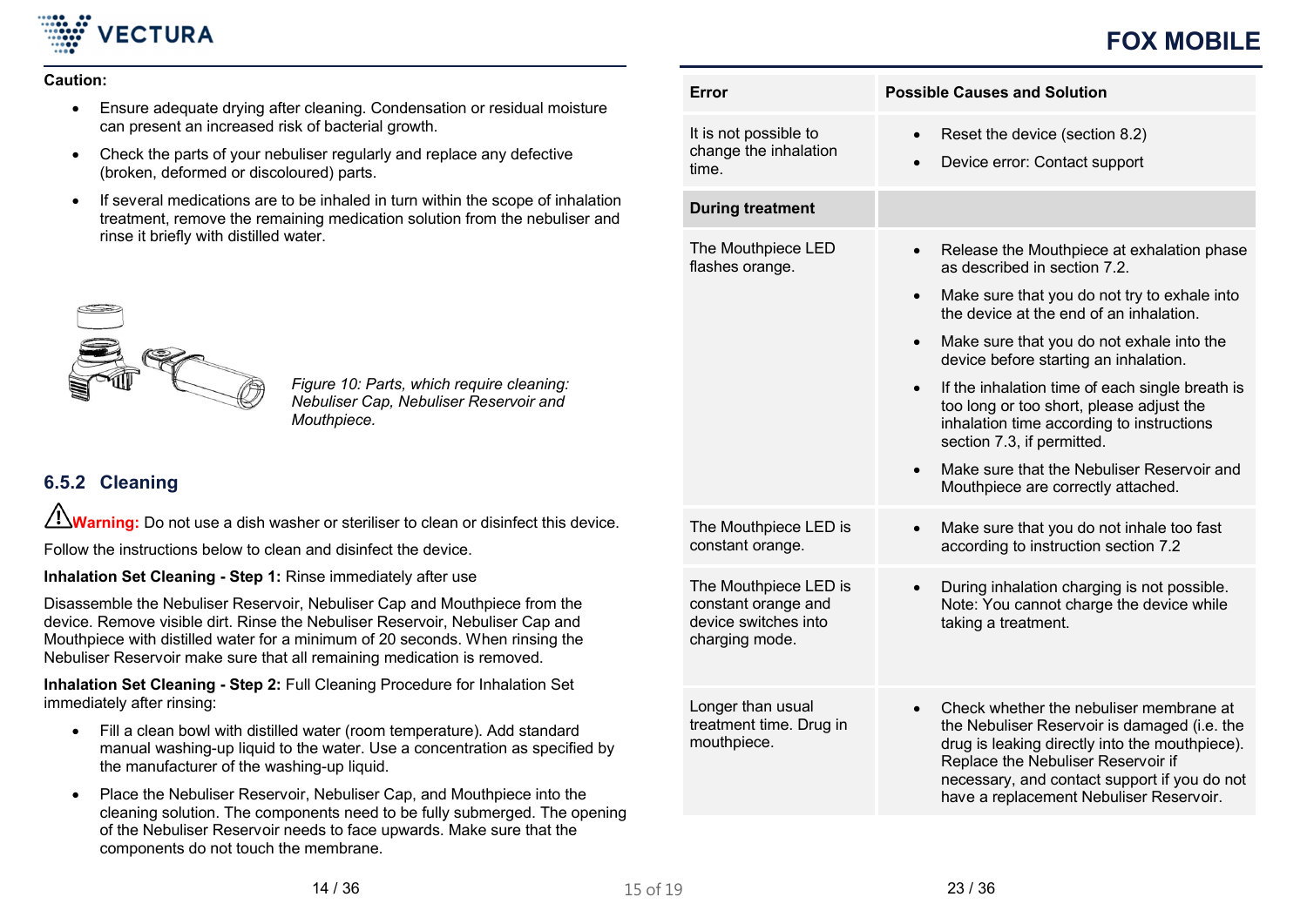

| Error                                                                                                                                | <b>Possible Causes and Solution</b>                                                                                                                                                                                                                                                                                                                                                                                                                                                                                                                           |
|--------------------------------------------------------------------------------------------------------------------------------------|---------------------------------------------------------------------------------------------------------------------------------------------------------------------------------------------------------------------------------------------------------------------------------------------------------------------------------------------------------------------------------------------------------------------------------------------------------------------------------------------------------------------------------------------------------------|
| The device does not<br>trigger and does not<br>respond to keys.                                                                      | Make sure the device is charged. See<br>$\bullet$<br>section 6.1 for charging instructions.<br>Reset the device (section 8.2)<br>$\bullet$<br>Device error: Contact support.<br>$\bullet$                                                                                                                                                                                                                                                                                                                                                                     |
| Mouthpiece LED flashes<br>orange and all inhalation<br>time LEDs are<br>illuminated. Device shuts<br>off after showing the<br>error. | Ensure that the device is used within the<br>$\bullet$<br>allowed temperature range (refer to chapter<br>9.5.1 "Environmental Conditions for use").<br>Allow a few minutes for the device to<br>acclimatize, when transferring from hot or<br>cold conditions.<br>Contact support if the error persists.<br>$\bullet$                                                                                                                                                                                                                                         |
| After switching on                                                                                                                   |                                                                                                                                                                                                                                                                                                                                                                                                                                                                                                                                                               |
| The device beeps, the<br>Mouthpiece LED flashes<br>orange and the device<br>shuts off.                                               | Check whether the Nebuliser Reservoir is<br>$\bullet$<br>properly connected to the device. If it is not<br>properly connected, connect it according to<br>section 6.2 and restart the device.<br>Check whether the Nebuliser Reservoir is<br>$\bullet$<br>filled. If it is empty (and you have not just<br>completed a treatment), fill the Nebuliser<br>Reservoir according to instructions in section<br>7.1 and restart the device.<br>Note: when you restart your device an auto-test will<br>be repeated. Do not try to inhale during the auto-<br>test. |
| The Mouthpiece LED<br>turns orange and the<br>device changes into<br>charging mode.                                                  | Disconnect Charger.<br>$\bullet$<br>Note: You cannot charge the device while taking a<br>treatment.                                                                                                                                                                                                                                                                                                                                                                                                                                                           |

- Leave the components in the solution for a minimum of five minutes and agitate gently. If necessary use a soft dish cloth and wipe carefully the Nebuliser Reservoir, Nebuliser Cap and Mouthpiece with exception of the membrane.
- Rinse all components with distilled water for at least one minute. Pay attention that the inside of the Nebuliser Reservoir, Nebuliser Cap and Mouthpiece is rinsed intensively.
- Shake all components thoroughly to remove excess water, paying attention to areas where moisture may be trapped.
- The cleaning procedure is complete. After you have cleaned the components, continue with drying. Please refer to chapter 6.5.3 Dry the components.

### **Base Unit Cleaning:**

• To clean the FOX MOBILE Base Unit, wipe the exterior of the housing with a damp cloth or a disinfecting cloth.

### **Caution:**

- Do not touch the membrane or try to clean it with a brush or any other object, as it can be easily damaged.
- Use standard washing-up liquid (for manual washing-up, neutral pH between 6 and 8) without disinfection properties and without skincare additives (e.g. balsam).
- Use the recommended dilution as specified by the manufacturer of the washing-up liquid.
- Use of other cleaning detergents may damage the device (e.g. disinfectants, detergents with skin care additives and detergents to be used in dishwashers)
- Do not use tap water as any calcification can damage the Nebuliser Reservoir and reduce its service life
- The FOX MOBILE Base Unit must not become wet. Do not disassemble the FOX MOBILE Base Unit.
- Ensure FOX MOBILE is rinsed immediately after use.
- Do not use any methods for cleaning or disinfection other than those described here.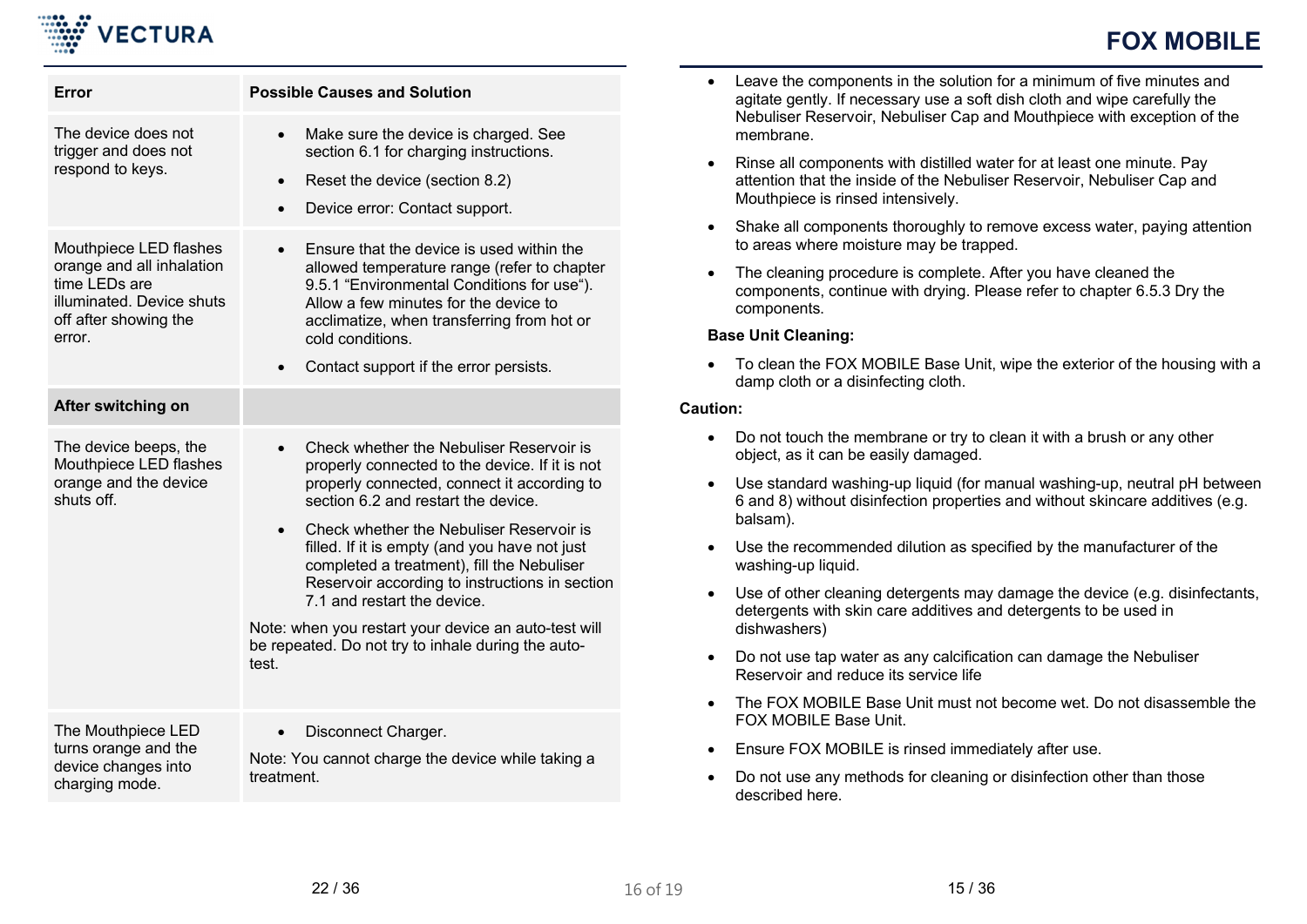# <span id="page-15-0"></span>**6.5.3 Dry the components**

**VECTURA** 

To dry the Nebuliser Reservoir, Nebuliser Cap and Mouthpiece follow these steps:

- To remove left-over water, gently shake the Nebuliser Reservoir, Nebuliser Cap and Mouthpiece.
- Tap the front end of the Mouthpiece carefully on a clean, dry and lint-free paper towel to remove left-over water.
- Press the back end of the Mouthpiece carefully on a clean, dry and lint-free paper towel to remove left-over water from the filter.



- Put the Nebuliser Reservoir, Nebuliser Cap and Mouthpiece on a clean, dry and lint-free paper towel.
- Let the components dry adequately overnight, if possible.

Your device is now ready for the next treatment or for storage and transportation. For more details on how to store or transport the FOX MOBILE read chapter [6.5.4](#page-15-1)

All components must be dry after rinsing, cleaning and disinfection.

## <span id="page-15-1"></span>**6.5.4 Disinfection**

Disinfect the Nebuliser Reservoir and Mouthpiece after 7 days of use or 21 treatments, whichever comes first. Do not disinfect the Nebuliser Reservoir and Mouthpiece more than once during its service life. Refer to section 9.4 for details.

The components should be cleaned after every use and before disinfection. Refer to section [6.5.2](#page-13-0) for details on how to clean FOX MOBILE.

**Caution:** Do not boil for longer than 10 minutes to prevent damage to the Nebuliser Reservoir and mouthpiece.

**Warning:** Do not attempt to disinfect the Base Unit.

**Caution:** Do not use tap water as any calcification can damage the Nebuliser Reservoir and reduce its service life.

In order to disinfect the Nebuliser Reservoir and Mouthpiece, complete the following steps:

• Fill a pan with distilled water at room temperature

• If you hear the device "click" and the mouthpiece flashes orange while you are still inhaling, you have inhaled longer than intended.

Note: The adjusted inhalation time is stored even when you turn the device On/Off and this setting will be used on your next treatment.

### **7.4 Wireless Connection**

Note: FOX MOBILE has the capability to connect to an App via Wireless Connection, however, this feature is currently not available.

Should the Wireless Connection light illuminate, refer to section 8 for troubleshooting.

## **8 Troubleshooting**

## **8.1 Error Messages**

Error messages are related to different light modes. Refer to sections 6.1, 6.4 and 7.2 for the different light modes.

| Error                                                 | <b>Possible Causes and Solution</b>                                                                                                     |
|-------------------------------------------------------|-----------------------------------------------------------------------------------------------------------------------------------------|
| General                                               |                                                                                                                                         |
| Charging LED is<br>continuously orange                | Low battery power: Charge the device after next<br>treatment.                                                                           |
|                                                       | When the charging LED is orange, the FOX MOBILE<br>should be charged within the next day. See section<br>6.1 for charging instructions. |
| Charging LED flashes<br>orange                        | Very low battery power: Charge the device before<br>taking a treatment. See section 6.1 for charging<br>instructions.                   |
| Device cannot be<br>switched on. No LEDs<br>light up. | Battery is fully depleted: Charge the device<br>before taking a treatment see section 6.1 for<br>charging instructions.                 |
|                                                       | If battery does not recover and error still<br>$\bullet$<br>remains contact support.                                                    |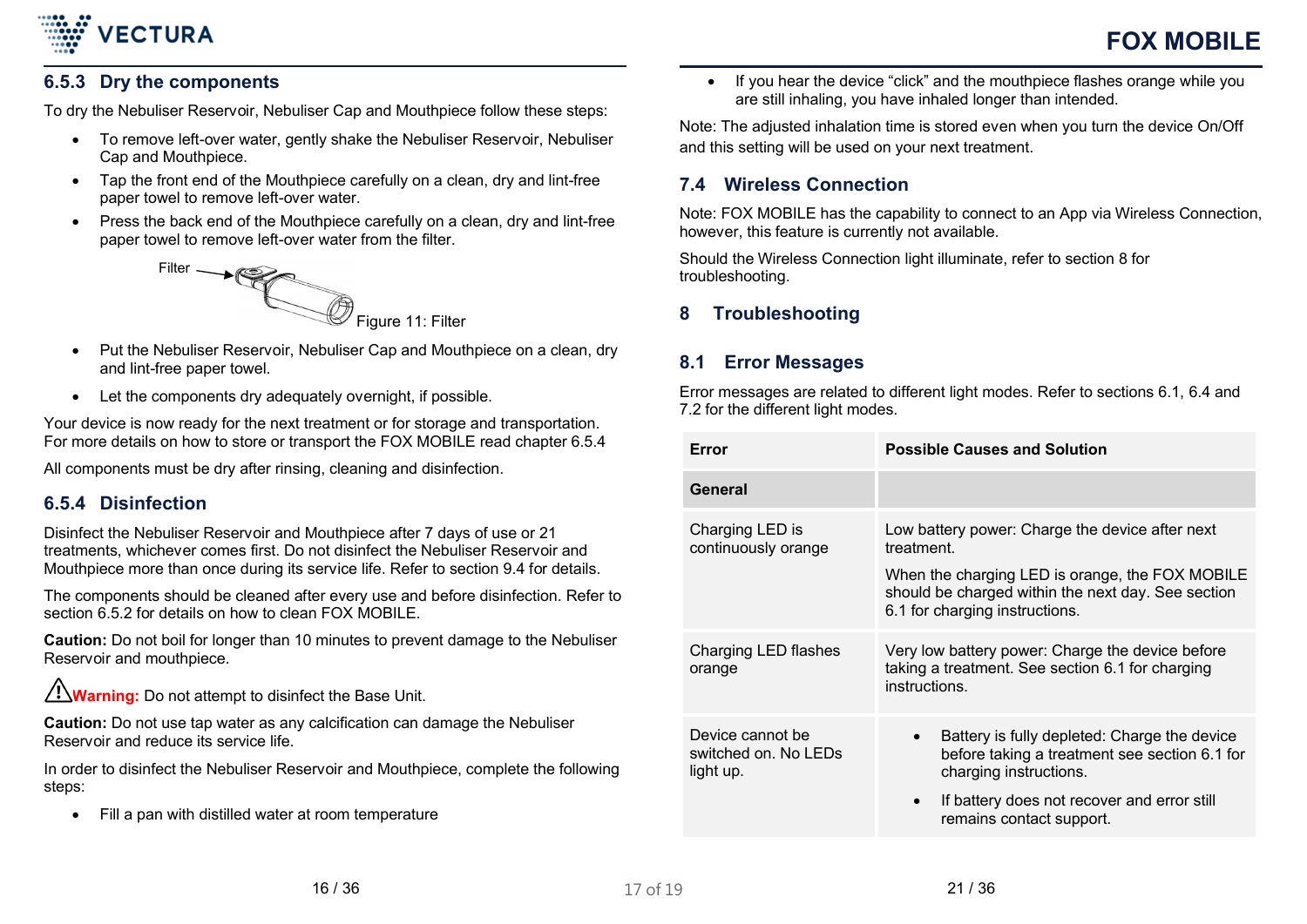

 Make sure that aerosol does not escape through your nose and do not inhale additional air through your nose during inhalation. If necessary, use a nose clamp.

## **7.3 Setting the Inhalation Time**

The inhalation time can be adjusted in 0.5 seconds intervals between 1 second and 8 seconds. For the first use of the device set the inhalation time defined by your attending physician.

To change the inhalation time, use the tip of a pen as shown in Figure 13 and increase the inhalation time by 0.5 seconds. The eight inhalation time LEDs show the set inhalation time.



*Figure 13: Use the tip of a pen to change the inhalation time.*

$$
\begin{array}{c}\n\ast \\
\bullet \\
\bullet \\
\bullet \\
\bullet \\
\bullet\n\end{array}
$$

*Figure 14: Example setting with an inhalation time of 3.5 seconds.*

Whole second intervals are indicated by one light over one digit and half second intervals are indicated by two lights over two digits, as represented in Figure 14 where digits 3 and 4 are indicated, meaning that the inhalation time is set to 3.5 seconds.

Reduce the inhalation time if:

 You stop inhaling and then hear the device "click" and the mouthpiece flashes orange, you have inhaled for a shorter duration than intended.

Note: The inhalation time will always increase towards the 8 second setting, before returning back and beginning again at 1 second.

Increase the Inhalation time if:

You realise that you could easily inhale [for a](#page-9-0) longer time, or

- Place the Nebuliser Reservoir, Nebuliser Cap and Mouthpiece in the pan, ensuring they are fully submerged
- $\bullet$  Put the pan on the stove
- Turn on the heat and allow the water to reach boiling point with the components in it
- Boil the distilled water with the Nebuliser Reservoir and Mouthpiece for 10 minutes.
- Turn off the heat
- Place the pan on a heat-proof surface
- Use tongs to remove the components from the pan
- Place hot components on a clean, dry, lint-free paper towel
- Let the components cool down for 10 minutes

**Caution:** Do not touch the hot components or boiling water. As this can lead to serious scalds.

After disinfection is complete, allow the components to dry. Refer to section 6.5.3 for detail on how to dry the Nebuliser Reservoir.

## **6.5.5 Storage and Transportation**

The FOX MOBILE Inhalation Set must be cleaned and dried before storage (refer to section 6.5.2).

For storage and transportation:

- Store and transport the Base Unit, Nebuliser Reservoir, Nebuliser Cap and Mouthpiece in the carry case.
- Store the carry case with the components in a dry and dust-free environment.
- Do not store the carry case with the components in direct sunlight.

Store and transport the components within the temperature range described in section 9.5.2.

## **7 Operating instructions**

## **7.1 Fill the Nebuliser Reservoir**

Before every treatment, check that the FOX MOBILE is correctly assembled and the air inlet slots at the back of the FOX MOBILE Base Unit are not blocked.

- Disconnect the Charger from the FOX MOBILE Base Unit.
- Assemble the device according to section 6.2.
- Remove the Nebuliser Cap.